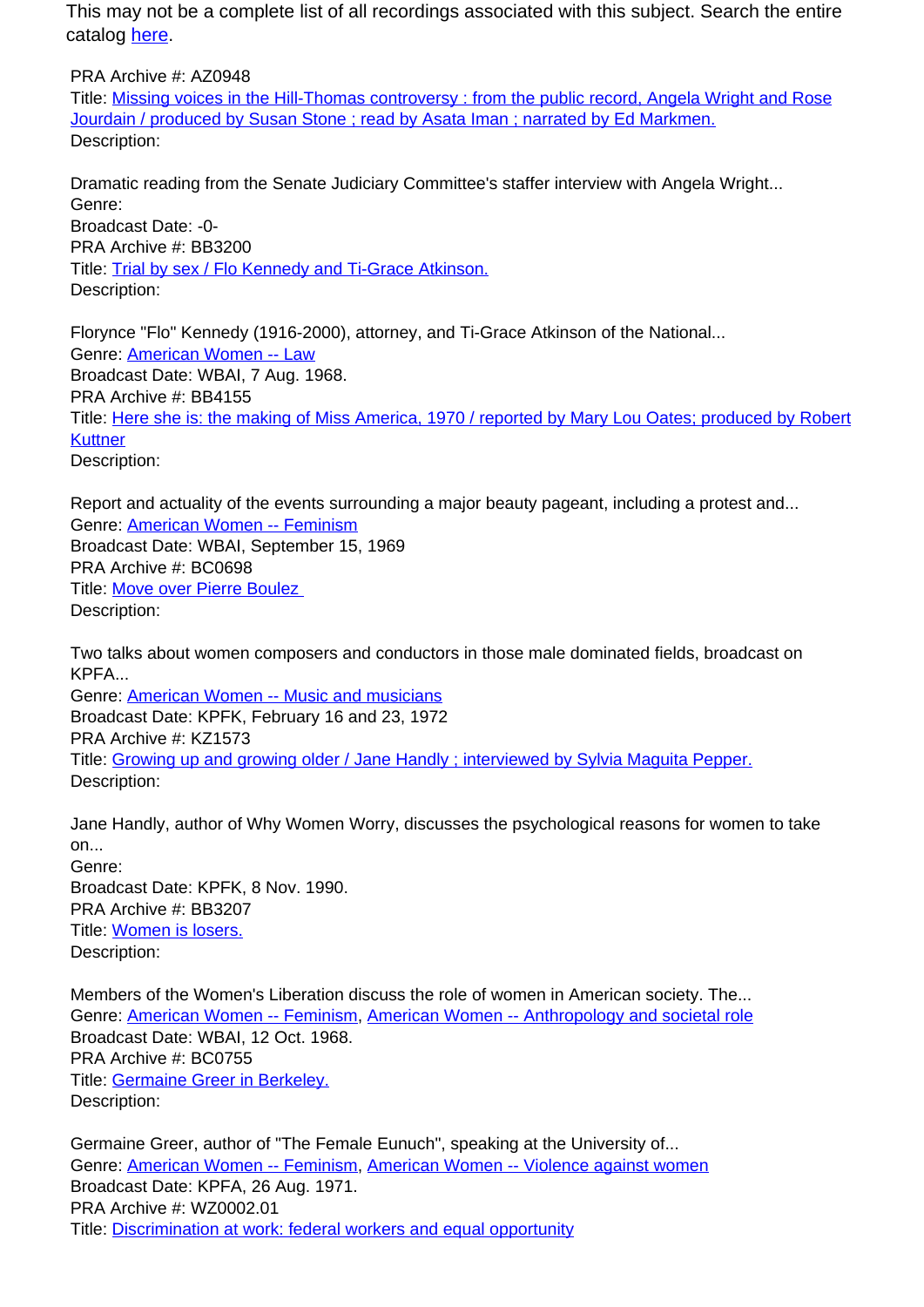This may not be a complete list of all recordings associated with this subject. Search the entire catalog here.

Description:

On whether the federal government has successfully implemented its own equal opportunity program... Genre: American Women -- Women of Color and discrimination Broadcast Date: WPFW, Mar. 20, 1977 and KPFA, May 1, 1978 PRA Archive #: BB2366.01 Title: Socialization: the pink blanket routine (Episode 1 of 7) Description:

Brenda Brush, a member of the National Organization of Women and of Women's Liberation,... Genre: American Women -- Feminism Broadcast Date: KPFA, January 29, 1970 PRA Archive #: BB2366.02 Title: The psychology of inferiority (Episode 2 of 7) Description:

Norma Haan, a research psychologist and professor in the graduate school of social welfare at... Genre: American Women -- Feminism, American Women -- Psychology and psychotherapy Broadcast Date: KPFA, January 29, 1970 PRA Archive #: BB2366.07 Title: Abortion: denial of our rights (Episode 7 of 7) Description:

Cheriel Jensen, an architect and member of the California Committee to Legalize Abortion speaks... Genre: American Women -- Feminism, American Women -- Reproductive rights Broadcast Date: KPFA, February 12, 1970 PRA Archive #: IZ0449.25 Title: **Jane Trahey interviewed by Rebecca Tron Klinger** Description:

Jane Trahey (1923-2000), businesswoman, humorist, author, advertising pioneer, and one of the... Genre: American Women -- Work and unions, American Women -- Authors and journalists Broadcast Date: WBAI, April 20, 1978 PRA Archive #: IZ1383.01 Title: **Interview with a female apprentice plumber** Description:

Interview by Judy Sackoff with a woman in the construction trades, "Judy," a second-... Genre: American Women -- Work and unions Broadcast Date: WBAI, December 1, 1980 PRA Archive #: IZ1383.05 Title: Helen Rogan and women in the modern Army Description:

Judy Sackoff speaks with Helen Rogan, author of "Mixed Company: Women in the Modern Army.... Genre: American Women -- Work and unions Broadcast Date: WBAI, February 25, 1982 PRA Archive #: BC0943.04 Title: Women and doctors Description:

Know your body: Women and doctors. This lecture, part of the series "Know Your Body"... Genre: American Women -- Health Broadcast Date: WBAI, October 15, 1972 PRA Archive #: IZ0528.04